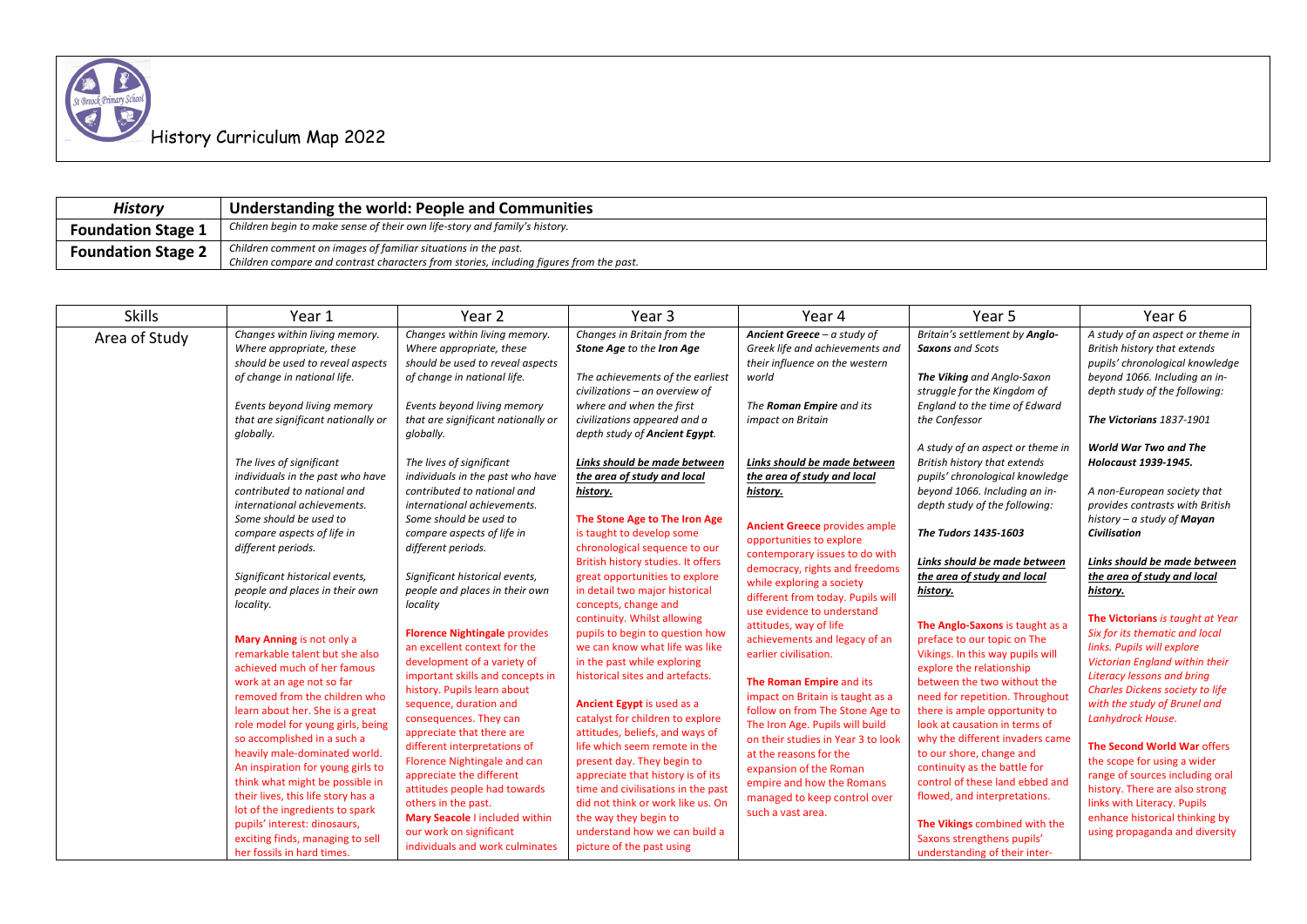|                                                                                 | The Great Fire of London is an<br>ideal vehicle to take pupils on<br>an exciting, stimulating and<br>multi-sensory journey back in<br>time to a different world. It<br>enables pupils to gain<br>experience comparing the past<br>and the present and introduces<br>using different forms of<br>evidence to develop<br>understanding. | in a comparison of who better<br>deserves a statue outside<br>St. Thomas Hospital. As well as<br>dignifying the role of black<br>females in the past, and taking<br>them out of the shadows of<br>history, this topic offers<br>excellent opportunities to<br>explore the changing attitudes<br>to race, then and now.                      | artefacts. They are also given an<br>opportiunity of comparing<br>different civilisations to<br>understand that within each<br>period of history different<br>civilisations were progressing at<br>different rates.                                                                                                                                                                                                                                                               |                                                                                                                                                                                                                                    | relationship. Pupils look at how<br>each group has responded to<br>earlier civilizations as well as<br>leaving their own characteristic<br>mark on the landscape. They<br>realise that the Vikings were not<br>just raiders, but also traders. Or,<br>more accurately, were both, but<br>at different times and begin to<br>understand that attitudes to<br>history can change. | to understand a skewed war<br>experience.<br>The Maya pupils learn how the<br>Mayan civilization grew so<br>strong when the odds against it<br>were so huge. They then devote<br>most time to exploring the<br>characteristics features of the<br>Mayan society and comparing<br>it with the state of Britain at the<br>same time i.e. about AD1100.<br>To help pupils develop the use<br>of evidence, they are asked to<br>work out how we can be so<br>sure about what life was like for<br>the Maya a thousand years ago. |
|---------------------------------------------------------------------------------|---------------------------------------------------------------------------------------------------------------------------------------------------------------------------------------------------------------------------------------------------------------------------------------------------------------------------------------|---------------------------------------------------------------------------------------------------------------------------------------------------------------------------------------------------------------------------------------------------------------------------------------------------------------------------------------------|-----------------------------------------------------------------------------------------------------------------------------------------------------------------------------------------------------------------------------------------------------------------------------------------------------------------------------------------------------------------------------------------------------------------------------------------------------------------------------------|------------------------------------------------------------------------------------------------------------------------------------------------------------------------------------------------------------------------------------|---------------------------------------------------------------------------------------------------------------------------------------------------------------------------------------------------------------------------------------------------------------------------------------------------------------------------------------------------------------------------------|------------------------------------------------------------------------------------------------------------------------------------------------------------------------------------------------------------------------------------------------------------------------------------------------------------------------------------------------------------------------------------------------------------------------------------------------------------------------------------------------------------------------------|
| Chronology                                                                      | Sequence key events,<br>significant people or<br>objects in chronological<br>order using a simple<br>timeline.                                                                                                                                                                                                                        | Sequence artefacts closer<br>together in time.<br>Sequence events within a<br>period of history.<br>Use words such as: now,<br>yesterday, last week, when<br>I was younger, when my<br>parents were younger etc.<br>Sequence photographs<br>from different periods of<br>my own life.<br>Describe memories from<br>key events from my life. | Use a simple timeline to<br>place historical events in<br>chronological order as well<br>as the period studied.<br>Sequence events and<br>artefacts from the period<br>studied.<br>Use dates related to the<br>passing of time.<br>Understand that a timeline<br>can be divided into BC<br>(Before Christ) and AD<br>(Anno Domini)<br>Understand that some<br>historical events occurred<br>concurrently in different<br>locations i.e. Prehistoric<br>Britain and Ancient Egypt. | Place events from the<br>period studied on a<br>timeline.<br>Use terms related to the<br>period studied and begin<br>to date key events from<br>that period.<br>Begin to use BC and AD<br>when discussing<br>chronological events. | Place the period studied<br>on a timeline in relation to<br>previously taught<br>historical periods.<br>Sequence and explain key<br>events from the period<br>studied.<br>Make comparisons<br>between different periods<br>of history.<br>Use relevant vocabulary<br>and period labels.                                                                                         | Place all the periods<br>studied at St Breock<br>School on a timeline.<br>Sequence up to 10 events<br>from a period of history on<br>a timeline.<br>Use relevant dates to<br>order significant events,<br>movements, and<br>individuals.<br>Describe the main changes<br>in a period of history.                                                                                                                                                                                                                             |
| Knowledge and<br>understanding of<br>events, people and<br>changes in the past. | Begin to describe<br>similarities and differences<br>in artefacts to be able to<br>discuss then and now.<br>Use a range of sources to<br>find out characteristic<br>features of the past.                                                                                                                                             | Recall events and<br>significant individuals from<br>the past.<br>Confidently describe<br>similarities and differences<br>between artefacts.                                                                                                                                                                                                | Describe the everyday<br>lives of people in a period<br>of time studied.<br>Compare life then and<br>now.                                                                                                                                                                                                                                                                                                                                                                         | Use evidence to explain<br>and reconstruct life in a<br>period of history.<br>Identify the key features<br>and events within a period<br>of history.                                                                               | Study different aspects of<br>life of different people -<br>differences between men<br>and women.<br>Examine causes and<br>results of great events and<br>the impact on people                                                                                                                                                                                                  | Research beliefs,<br>behaviour and<br>characteristics of people,<br>recognising that not<br>everyone shares the same<br>views and feelings.                                                                                                                                                                                                                                                                                                                                                                                  |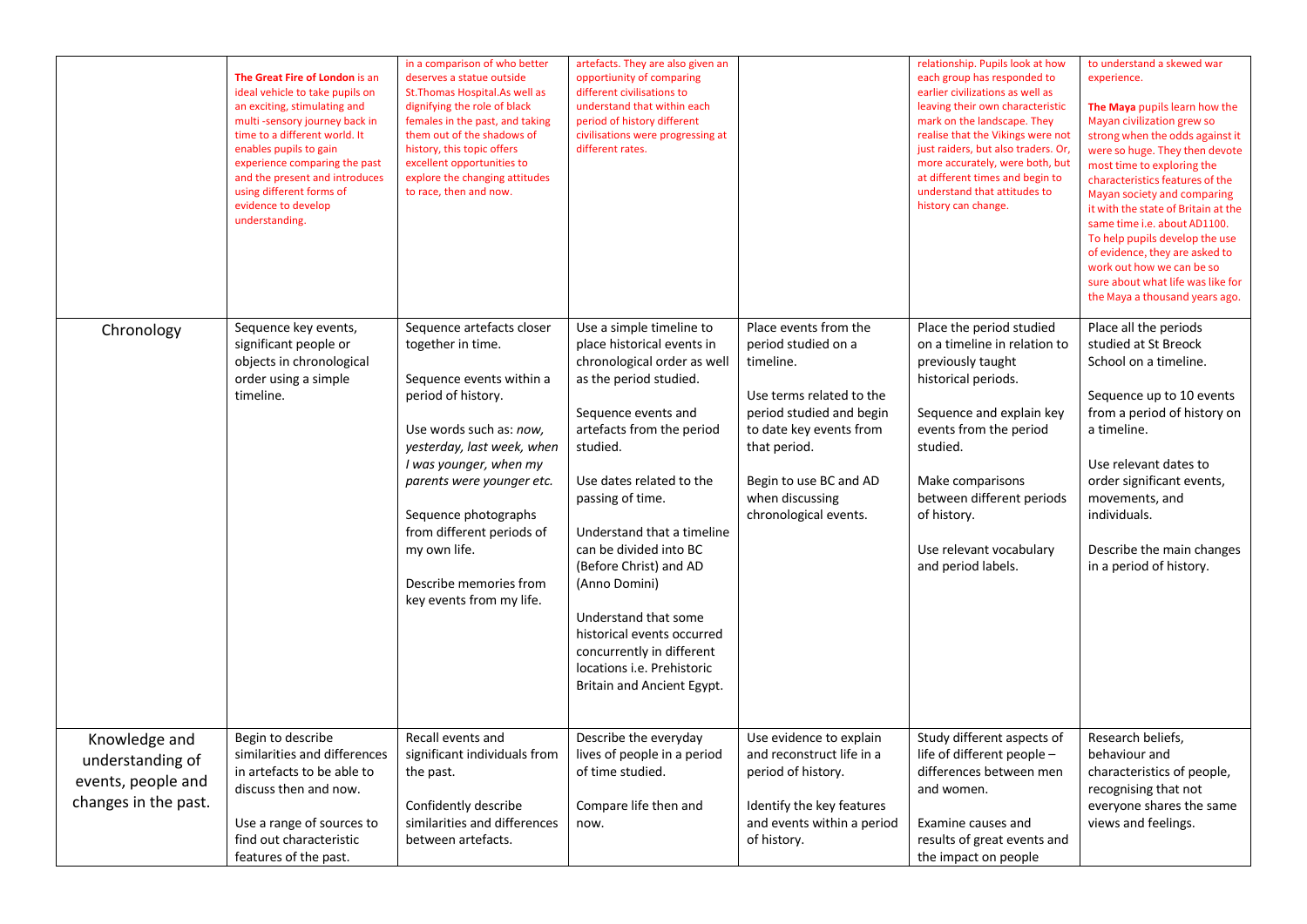|                                   | Begin to explore and recall<br>why significant individuals<br>did the things they did<br>using evidence.<br>Begin to study key<br>historical events e.g The<br>Great Fire of London.                                 | Develop empathy and<br>understanding of life in<br>the past through character<br>hotseating and<br>questioning.<br>Recount the main events<br>leading up a significant<br>event in history<br>Recall facts the life from a<br>significant person from<br>history whilst describing<br>why they are important. | Identify and explain the<br>reasons for and results of<br>people's actions.                                                                                                                                                                                                                           | Analyse some events and<br>offer a reasonable<br>explanation for why they<br>happened.<br>Develop a broad<br>understanding of ancient<br>civilisations e.g. Ancient<br>Greece.                                                                                                         | Compare life in early and<br>late times studied.<br>Compare an aspect of life<br>with the same aspect in<br>another period.                                                                                                               | Compare beliefs and<br>behaviour with another<br>period studied.<br>Explain a past event in<br>terms of cause and effect<br>using evidence to support<br>and illustrate.<br>Know key dates,<br>characters and events in a<br>time studied.<br>Compare and contrast an<br>ancient civilisation. |
|-----------------------------------|----------------------------------------------------------------------------------------------------------------------------------------------------------------------------------------------------------------------|---------------------------------------------------------------------------------------------------------------------------------------------------------------------------------------------------------------------------------------------------------------------------------------------------------------|-------------------------------------------------------------------------------------------------------------------------------------------------------------------------------------------------------------------------------------------------------------------------------------------------------|----------------------------------------------------------------------------------------------------------------------------------------------------------------------------------------------------------------------------------------------------------------------------------------|-------------------------------------------------------------------------------------------------------------------------------------------------------------------------------------------------------------------------------------------|------------------------------------------------------------------------------------------------------------------------------------------------------------------------------------------------------------------------------------------------------------------------------------------------|
| Historical<br>Interpretation      | Begin to identify different<br>ways to represent the past<br>using photos, stories, eye -<br>witness accounts, pictures<br>etc.                                                                                      | Compare pictures and<br>photographs of people or<br>events in the past.<br>Confidently identify<br>different ways to<br>represent the past.                                                                                                                                                                   | Identify and give reasons<br>for different ways in which<br>the past is represented<br>Distinguish between<br>different sources and<br>evaluate their usefulness.<br>Look at representations of<br>the period e.g. museum<br>exhibits, cartoons etc.                                                  | Begin to evaluate and<br>analyse evidence for<br>reliability.<br>Discuss and explore<br>different sources for the<br>same historical event.                                                                                                                                            | Analyse and compare<br>accounts of events from<br>different sources e.g. Fact<br>and fiction.<br>Begin to offer some<br>reasons for different<br>accounts of the same<br>historical event.                                                | Consider ways of checking<br>validity and accuracy of<br>different sources.<br>Be aware that different<br>sources lead to different<br>conclusions.                                                                                                                                            |
| Historical<br>Enquiry             | Sort artefacts into 'then'<br>and 'now'.<br>Experience, discuss and<br>explore a wide range of<br>sources including a basic<br>timeline.<br>Ask and answer questions<br>related to different<br>sources and objects. | Analyse a source by<br>questioning who, what,<br>why, where and when to<br>find answers.<br>Sequence a collection of<br>artefacts.<br>Confidently use and<br>explore a basic timeline.<br>Discuss the effectiveness<br>of sources.                                                                            | Explore a range of sources<br>to find out about a certain<br>period.<br>Analyse sources for small<br>details - artefacts, pictures<br>Research, select and<br>record information<br>relevant to the study.<br>Ask and answer questions.<br>Begin to explore using<br>texts and electronic<br>sources. | Use evidence to build up a<br>picture of the past.<br>Choose relevant material<br>to present a picture of one<br>aspect of life in time past.<br>Ask a variety of questions<br>about events, objects and<br>people from the past.<br>Continue to use text and<br>electronic resources. | Begin to identify primary<br>and secondary sources.<br>Use evidence to build up a<br>picture of life in time<br>studied.<br>Select relevant sections of<br>information from sources<br>Confident use of text and<br>electronic resources. | Recognise primary and<br>secondary resources.<br>Use a range of sources to<br>find out about an aspect of<br>time past. Suggest<br>omissions and the means<br>of finding out.<br>Gather knowledge from<br>several sources together in<br>a fluent account.                                     |
| Organisation and<br>Communication | Sort events or objects into<br>groups (i.e. then and now.)<br>Use timelines to order<br>events or objects.                                                                                                           | Describe objects, people<br>or events in history.                                                                                                                                                                                                                                                             | Communicate ideas about<br>the past using different<br>genres of writing, drawing,<br>diagrams, data-handling,                                                                                                                                                                                        | Communicate ideas about<br>the past using different<br>genres of writing, drawing,<br>diagrams, data-handling,                                                                                                                                                                         | Communicate ideas about<br>from the past using<br>different genres of writing,<br>drawing, diagrams, data-                                                                                                                                | Communicate ideas about<br>from the past using<br>different genres of writing,<br>drawing, diagrams, data-                                                                                                                                                                                     |